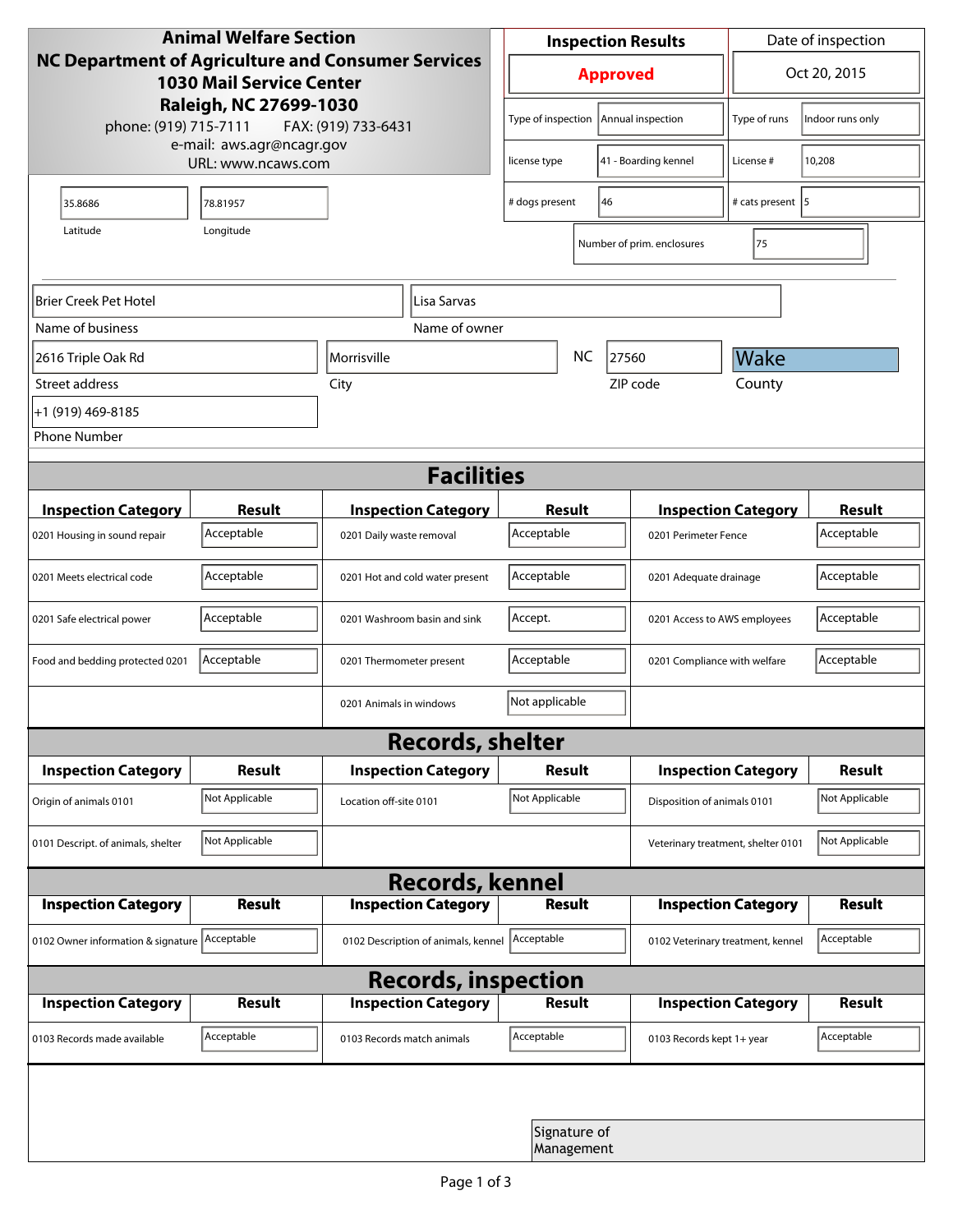| <b>Animal Welfare Section, NCDA&amp;CS</b> |                |                                                             | <b>Inspection Results</b>  |                                    | Date of inspection             |                |  |  |  |
|--------------------------------------------|----------------|-------------------------------------------------------------|----------------------------|------------------------------------|--------------------------------|----------------|--|--|--|
| Inspection Report, continued               |                |                                                             | <b>Approved</b>            |                                    | Oct 20, 2015                   |                |  |  |  |
|                                            |                |                                                             |                            |                                    |                                | <b>NC</b>      |  |  |  |
| <b>Brier Creek Pet Hotel</b>               |                | Morrisville                                                 |                            |                                    |                                |                |  |  |  |
| <b>Indoor facilities</b>                   |                |                                                             |                            |                                    |                                |                |  |  |  |
| <b>Inspection Category</b>                 | Result         | <b>Inspection Category</b>                                  | Result                     | <b>Inspection Category</b>         |                                | <b>Result</b>  |  |  |  |
| 0202 Ambient temperature, indoor           | Acceptable     | 0202 Ventilation, indoor                                    | Acceptable                 | 0202 Lighting, indoor              |                                | Acceptable     |  |  |  |
| 0202 Imperv./Sanitary surf., indoor        | Acceptable     | 0202 Drainage, indoor                                       | Acceptable                 |                                    |                                |                |  |  |  |
| <b>Outdoor facilities</b>                  |                |                                                             |                            |                                    |                                |                |  |  |  |
| <b>Inspection Category</b>                 | Result         | <b>Inspection Category</b>                                  | Result                     | <b>Inspection Category</b>         |                                | <b>Result</b>  |  |  |  |
| 0203 Impervious surfaces, outdoor          | Not Acceptable | 0203 Housing, 1 per animal                                  | Acceptable                 | 0203 Protection from elements      |                                | Acceptable     |  |  |  |
| 0203 Owner advised, outdoor                | Acceptable     | 0203 Drainage, outdoor                                      | Not Acceptable             |                                    |                                |                |  |  |  |
|                                            |                | <b>Primary enclosures</b>                                   |                            |                                    |                                |                |  |  |  |
| <b>Inspection Category</b>                 | Result         | <b>Inspection Category</b>                                  | Result                     | <b>Inspection Category</b>         |                                | Result         |  |  |  |
| 0204 Drainage prev. cross contam.          | Acceptable     | 0204 Fence height >= 5 feet                                 | Acceptable                 |                                    | 0204 1:10 ratio, person: human |                |  |  |  |
| 0204 Surf. impervious to moisture          | Acceptable     | 0204 Enclosure is escape proof                              | Acceptable                 | 0204 Cats, $>=$ 4 sq. ft. / adult  |                                | Acceptable     |  |  |  |
| 0204 Prevent contact with wood             | Acceptable     | 0204 Solid resting surface                                  | Acceptable                 | 0204 Cats, $<= 12$ / enclosure     |                                | Acceptable     |  |  |  |
| 0204 Enclosures in sound repair            | Not Acceptable | 0204 Cats, raised resting surface                           | Acceptable                 | 0204 Cats, 1 litter pan / 3 adults |                                | Acceptable     |  |  |  |
| 0204 Size of enclosure                     | Acceptable     | 0204 Dogs, supervision if > 4                               | Acceptable                 |                                    |                                |                |  |  |  |
|                                            |                | <b>Feeding</b>                                              |                            |                                    |                                |                |  |  |  |
| <b>Inspection Category</b>                 | <b>Result</b>  | <b>Inspection Category</b>                                  | Result                     | <b>Inspection Category</b>         |                                | <b>Result</b>  |  |  |  |
| 0205 Feeding, 1x / day, adult              | Acceptable     | 0205 Feeding, 1 bowl / adult                                | Acceptable                 | 0205 Feeding, commercial food      |                                | Acceptable     |  |  |  |
| 0205 Feeding, bowl in good repair          | Acceptable     | 0205 Feeding, quality food                                  | Acceptable                 | 0205 Feeding, bowl is protected    |                                | Acceptable     |  |  |  |
| 0205 Feeding, 2x / day, young              | Acceptable     |                                                             |                            |                                    |                                |                |  |  |  |
|                                            |                | <b>Watering</b>                                             |                            |                                    |                                |                |  |  |  |
| <b>Inspection Category</b>                 | <b>Result</b>  | <b>Inspection Category</b>                                  | Result                     |                                    |                                |                |  |  |  |
| 0206 Watering, continuous access           | Acceptable     | 0206 Watering, bowl in good repair                          | Acceptable                 |                                    |                                |                |  |  |  |
|                                            |                | <b>Sanitation/Employees/Classification &amp; Separation</b> |                            |                                    |                                |                |  |  |  |
| <b>Inspection Category</b>                 | <b>Result</b>  | <b>Inspection Category</b>                                  | Result                     | <b>Inspection Category</b>         |                                | <b>Result</b>  |  |  |  |
| 0207 Waste removal 2x / day                | Acceptable     | 0207 Grounds overgrown                                      | Acceptable                 | 0207 Young given social interact.  |                                | Not Applicable |  |  |  |
| 0207 Animals removed while clean           | Acceptable     | 0207 Pest Control                                           | Acceptable                 | 0207 Species separated             |                                | Acceptable     |  |  |  |
|                                            |                |                                                             | Signature of<br>Management |                                    |                                |                |  |  |  |